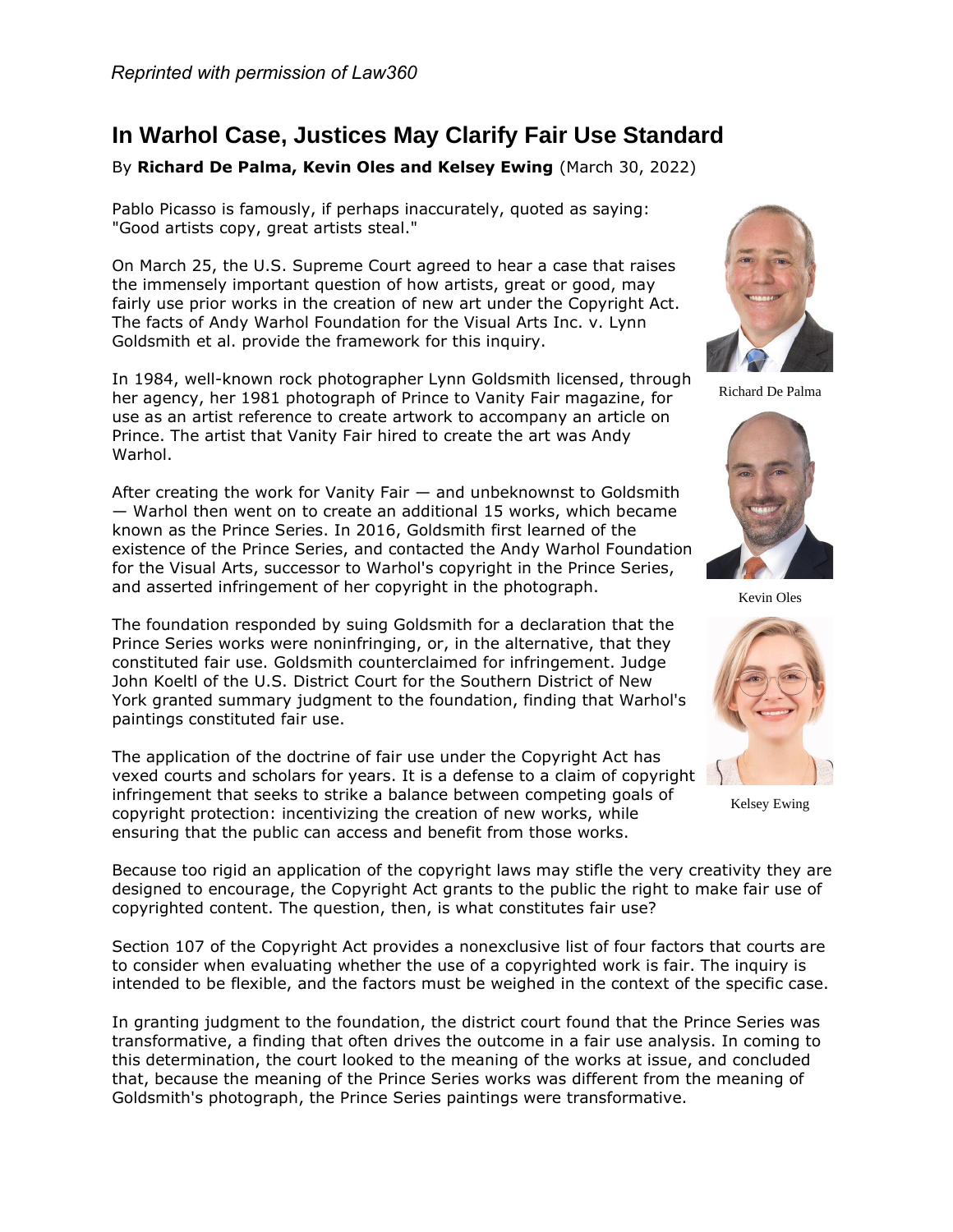On appeal, the [U.S. Court of Appeals for the Second Circuit](https://www.law360.com/agencies/u-s-court-of-appeals-for-the-second-circuit) reversed. The appellate court found that the district court erred when it looked to the meaning of the works, stating that "the court cannot assume the role of art critic and seek to ascertain the intent behind or meaning of the works at issue."

Instead, the court looked at the works side by side, and determined that "the Prince Series retains the essential elements of the Goldsmith Photograph without significantly adding to or altering those elements." Thus, the court concluded, "Prince Series is not 'transformative' within the meaning of the first factor."

The Second Circuit conceded that the Prince Series paintings are indeed immediately recognizable as Warhol works. However, the court stated that this was not enough to constitute fair use: "Entertaining that logic would inevitably create a celebrity-plagiarist privilege; the more established the artist and the more distinct that artist's style, the greater leeway that artist would have to pilfer the creative labors of others."

Importantly, Warhol did not decide whether any of the original Prince Series works — the actual 15 original paintings, drawings and silkscreens Warhol created — in the hands of collectors or museums infringe Goldsmith's copyright in the photograph. The holding of the case applies only to the foundation's commercial licensing of images of the Prince Series to third parties such as magazines.

For this reason, there was uncertainty as to whether the Supreme Court would view this as a proper vehicle to clarify the law surrounding fair use.

After the original Second Circuit decision, the Supreme Court decided [Google LLC](https://www.law360.com/companies/google-llc) v. [Oracle](https://www.law360.com/companies/oracle-corp)  [America Inc.](https://www.law360.com/companies/oracle-corp), which held that exact copying of computer code could nonetheless be transformative if it "alter[s] the copyrighted work 'with new expression, meaning or message.'" The Second Circuit granted rehearing, and issued a revised opinion that kept to the original ruling, distinguishing Google as applying to the "unusual context" of computer code.

Ultimately, the Supreme Court granted certiorari, and the case warrants review because the test enunciated by the Second Circuit in Warhol differs from, and is seemingly at odds with, the standard applied in the [U.S. Court of Appeals for the Ninth Circuit](https://www.law360.com/agencies/u-s-court-of-appeals-for-the-ninth-circuit) and others. It should be noted that more than half of all copyright cases each year in the U.S. arise in the Second and Ninth Circuits.

In contrast to the Second Circuit's analysis, which eschews meaning as the critical factor for determining fair use, the Ninth Circuit's analysis, as articulated in Seltzer v. Green Day in 1994, specifically focuses on meaning: whether the "new work … adds something new, with a further purpose or different character, altering the first with new expression, meaning or message."[1]

At issue in Seltzer v. Green Day was Green Day's use in a music video of street artist Seltzer's work: a screaming head image known as the "Scream Icon." In holding that Green Day's use of the image was fair, the court compared the original work's message with the message presented by Green Day's use.

Though not clear as to the original work's meaning  $-$  the court stated that the Scream Icon's message was "debatable" — the court cited the artist's statement that he intended to address "themes of youth culture, skateboard culture, insider/outsider culture." In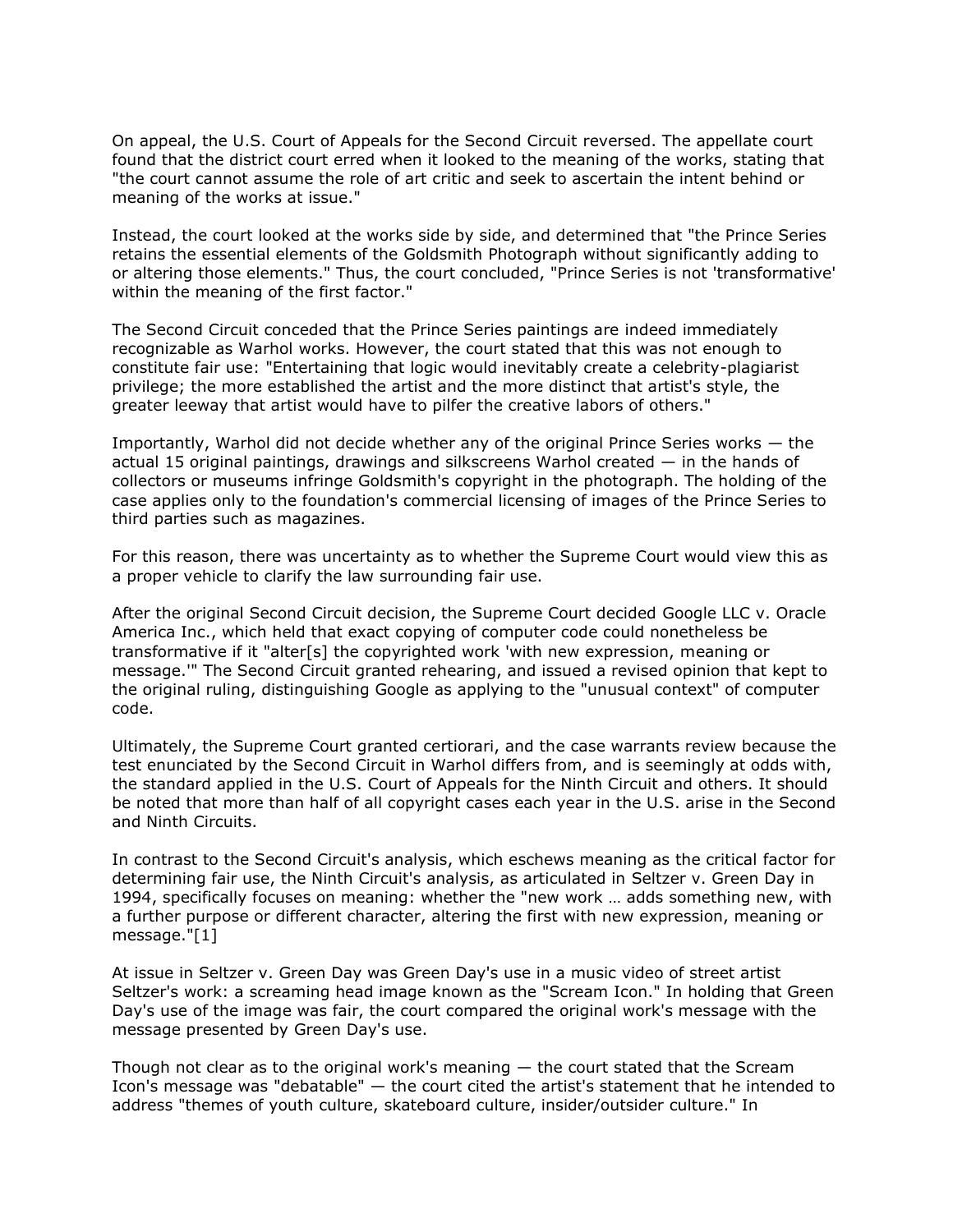comparison, Green Day's intended meaning was to comment on religion and hypocrisy.

Based upon this analysis, the court held that Green Day's use was transformative, "even where  $-$  as here  $-$  the allegedly infringing work makes few physical changes to the original or fails to comment on the original."[2]

Although artistic meaning and intent may sometimes be apparent, there is truth to the Second Circuit's observation in Warhol that "such determinations are inherently subjective and courts are 'typically unsuited to make aesthetic judgments.'" Great works of art seldom bash the viewer over the head with their intended meaning.

Many of the most splendid works of art  $-$  whether visual, musical or literary  $-$  purposely leave gaps that allow the observer to step in with her own meaning and emotions. This interaction with a piece is what makes art so moving and personal.

Indeed, so strong is the human tendency to find and project meaning that even where the artist does not invite the viewer to imbue the work with her own meaning — or even attempts to forbid it  $-$  the viewer will do so anyway.

On the other hand, as the old saying goes, nothing is really new under the sun. Even the Second Circuit conceded in Warhol — quoting the Supreme Court's 1994 ruling in Campbell v. Acuff-Rose Music Inc.— that "in literature, in science and in art, there are, and can be, few, if any, things, which in an abstract sense, are strictly new and original throughout. Every book in literature, science and art, borrows, and must necessarily borrow, and use much which was well known and used before."

For hundreds, if not thousands, of years, artists have copied the work of those who went before them. That point is particularly relevant here, since most of Warhol's most iconic works — e.g., his images of Campbell's Soup cans, Marilyn Monroe, Mao Zedong — are stylized renditions of other artists' source material.

It is certainly true, as the Warhol Foundation has argued, that a rule that focuses solely on what changes are made to the physical attributes or presentation of the original work, without giving protection to a work that uses a minimally altered original work in a way that proclaims a new and different meaning, would "[chill] artistic speech by imposing the threat of ruinous penalties on artists who must predict  $-$  ex ante  $-$  whether their new work will be deemed too 'recognizable' to merit fair use protection."[4]

Balancing the competing interests that copyright law seeks to protect and promote is no small task. The standard's flexibility is also what makes it so hard to apply in a consistent and predictable fashion. Regarding the split among the circuits, picking one test over the other would be a mistake.

What is hoped is that the Supreme Court can articulate a unified, flexible and helpful test that lower courts can apply with some uniformity, and which will give the public and creators sufficient guidance. Artistic speech must be fostered, while allowing artists the right to profit from and control their own original work.

It will be interesting to see how the court approaches this balancing act, because the case's posture as specifically limited to the commercial licensing of the images, rather than the initial copying of the photograph, could lead it to issue a decision that does not answer all the questions presented by fair use. Instead, what is hoped is that the court makes good use of this opportunity to bring better understanding of what fair use is.